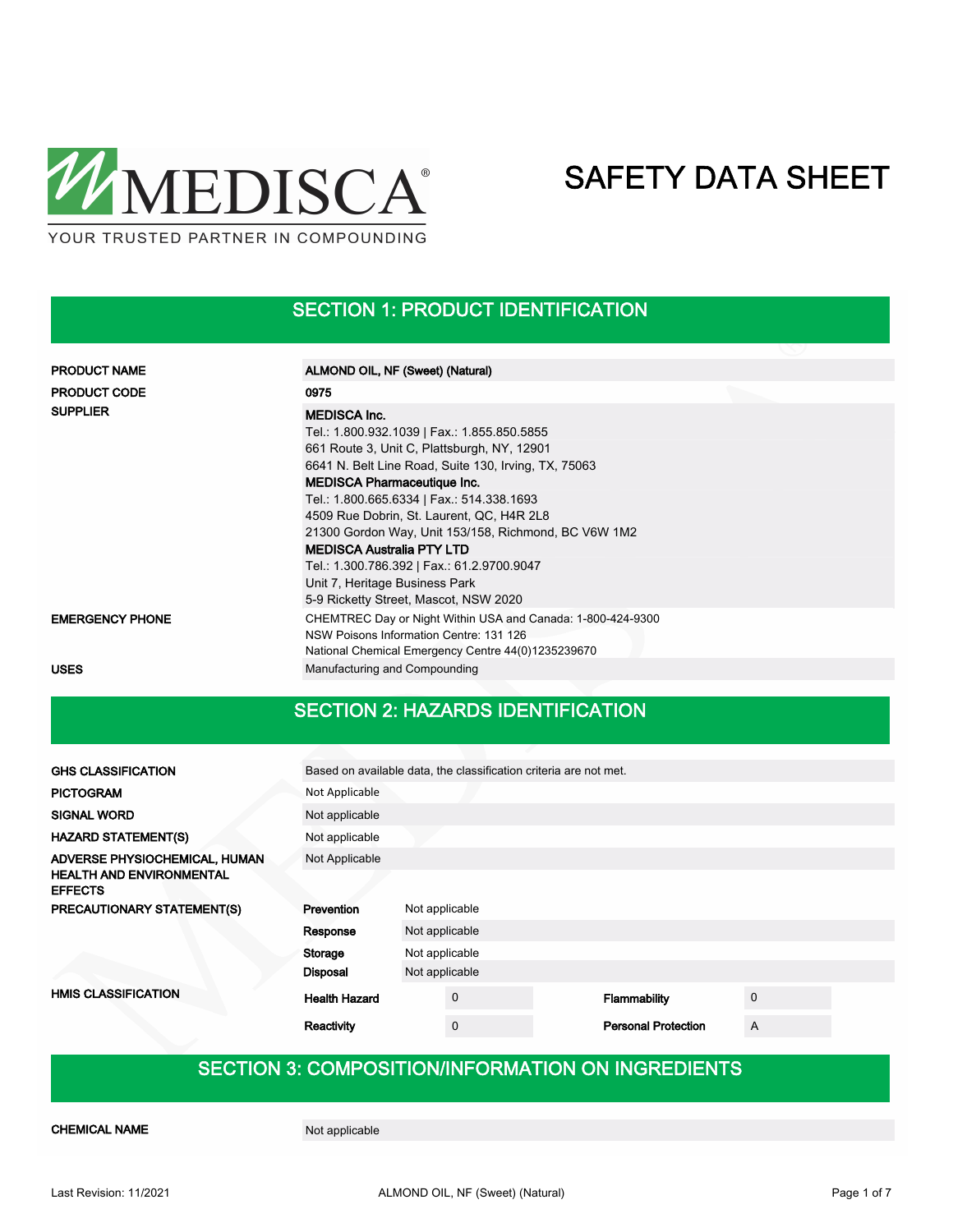

| <b>BOTANICAL NAME</b>       | Prunus species       |                   |                  |             |  |
|-----------------------------|----------------------|-------------------|------------------|-------------|--|
| <b>SYNONYM</b>              | Not applicable       |                   |                  |             |  |
| <b>CHEMICAL FORMULA</b>     | Not applicable       |                   |                  |             |  |
| <b>CAS NUMBER</b>           | 8007-69-0            |                   |                  |             |  |
| <b>ALTERNATE CAS NUMBER</b> | Not applicable       |                   |                  |             |  |
| <b>MOLECULAR WEIGHT</b>     | Not applicable       |                   |                  |             |  |
| <b>COMPOSITION</b>          | <b>CHEMICAL NAME</b> | <b>CAS NUMBER</b> | <b>EC NUMBER</b> | % BY WEIGHT |  |
|                             | <b>ALMOND OIL</b>    | 8007-69-0         | 616-913-8        | 100         |  |

There are no additional ingredients present which, within the current knowledge of the supplier and in the concentrations applicable, are classified as health hazards and hence require reporting in this section.

### SECTION 4: FIRST-AID MEASURES

| IN CASE OF EYE CONTACT      | Flush with copious amounts of water for 15 minutes, separating eyelids with fingers. If irritation persists seek<br>medical aid. |  |  |  |  |
|-----------------------------|----------------------------------------------------------------------------------------------------------------------------------|--|--|--|--|
| IN CASE OF SKIN CONTACT     | Wash with soap & water for 15 minutes. If irritation persists seek medical aid.                                                  |  |  |  |  |
| <b>IF SWALLOWED</b>         | Call a physician. Wash out mouth with water. Do not induce vomiting without medical advice.                                      |  |  |  |  |
| IF INHALED                  | Remove to fresh air. If not breathing, give artificial respiration. If breathing is difficult, give oxygen. Call a<br>physician  |  |  |  |  |
| <b>SYMPTOMS AND EFFECTS</b> | Not expected to present a significant hazard under anticipated conditions of normal use.                                         |  |  |  |  |

### SECTION 5: FIREFIGHTING MEASURES

| <b>SPECIFIC HAZARDS ARISING FROM</b><br><b>THE CHEMICAL</b>            | Not applicable                                                                                                                                                                                    |
|------------------------------------------------------------------------|---------------------------------------------------------------------------------------------------------------------------------------------------------------------------------------------------|
| <b>FLAMMABLE PROPERTIES</b>                                            | May be combustible at high temperature                                                                                                                                                            |
| <b>HAZARDOUS COMBUSTION PRODUCTS</b>                                   | Under fire conditions, hazardous fumes will be present.                                                                                                                                           |
| <b>SUITABLE &amp; UNSUITABLE</b><br><b>EXTINGUISHING MEDIA</b>         | <b>Small fire:</b> dry chemical, CO <sub>2</sub> or water spray. <b>Large fire:</b> dry chemical, CO <sub>2</sub> , alcohol resistant foam or water<br>spray. Do not get water inside containers. |
| <b>PROTECTIVE EQUIPMENT AND</b><br><b>PRECAUTIONS FOR FIREFIGHTERS</b> | Wear self-contained breathing apparatus and protective clothing to prevent contact with skin and eyes.                                                                                            |

### SECTION 6: ACCIDENTAL RELEASE MEASURES

| PERSONAL PRECAUTIONS                                    | Wear respiratory protection. Avoid breathing vapours, mist or gas. Ensure adequate ventilation. Evacuate<br>personnel to safe areas.                                                                                                                                                                                                                                                                                                                                                                                                                                          |
|---------------------------------------------------------|-------------------------------------------------------------------------------------------------------------------------------------------------------------------------------------------------------------------------------------------------------------------------------------------------------------------------------------------------------------------------------------------------------------------------------------------------------------------------------------------------------------------------------------------------------------------------------|
| <b>METHODS &amp; MATERIAL FOR</b><br><b>CONTAINMENT</b> | On land, sweep or shovel into suitable containers.                                                                                                                                                                                                                                                                                                                                                                                                                                                                                                                            |
| <b>CLEANUP PROCEDURE</b>                                | Do not touch damaged containers or spilled material unless wearing appropriate protective clothing. Wear<br>respirator, chemical safety goggles, rubber boots and heavy rubber gloves. Stop leak if you can do it without<br>risk. Prevent entry into waterways, sewers, basements or confined areas. Shut off all sources of ignition.<br>Evacuate the area. If necessary, employ water fog to disperse the vapors. Absorb the matter with compatible<br>vermiculite or other absorbing material. Place in a suitable container and retain for disposal. Ventilate and clean |
|                                                         | the affected area. Do not flush into sewerage system or to drains.                                                                                                                                                                                                                                                                                                                                                                                                                                                                                                            |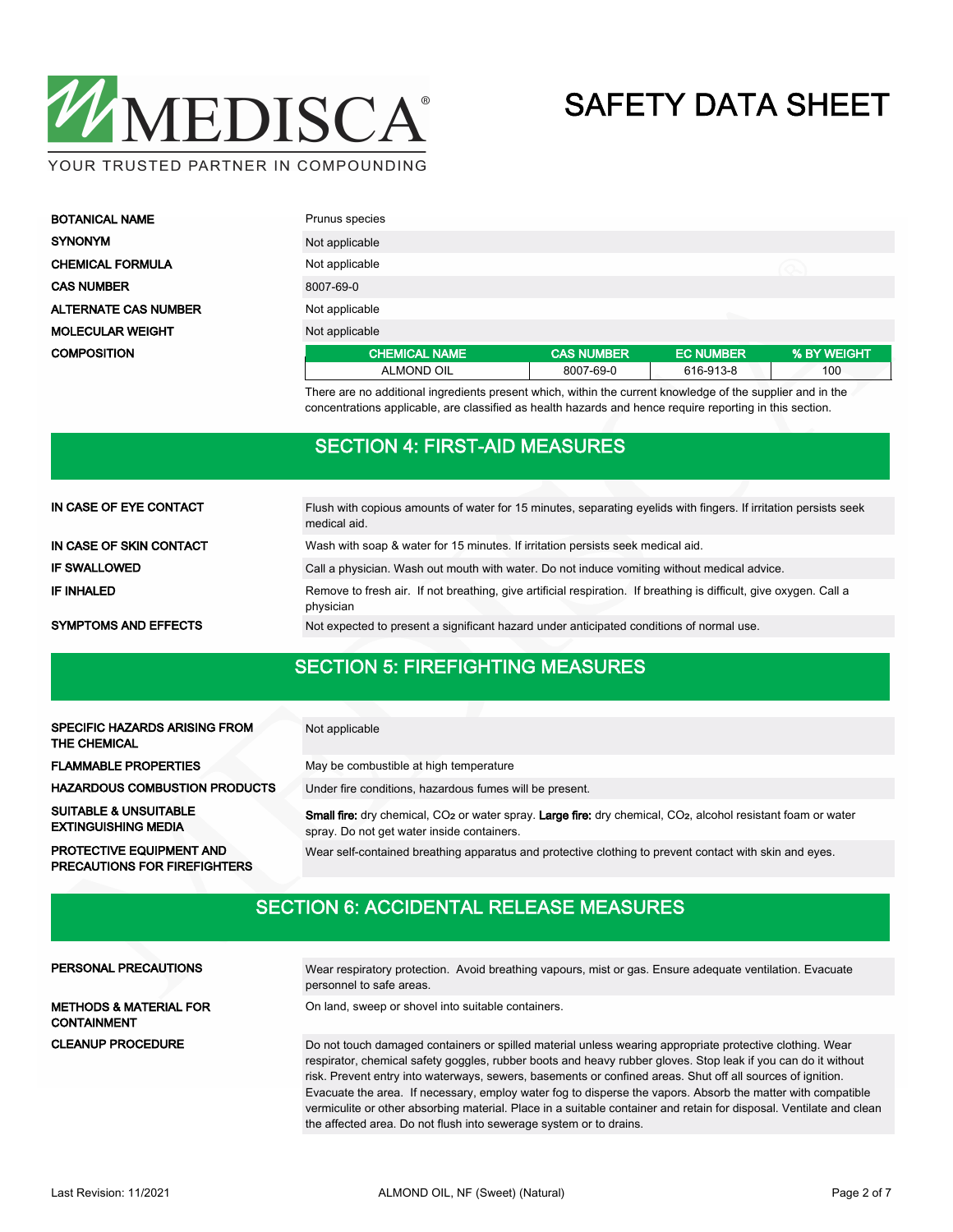

YOUR TRUSTED PARTNER IN COMPOUNDING

### REFERENCE TO OTHER SECTIONS See Section 7 for information on safe handling. See Section 8 for information on personal protection equipment. See Section 13 for disposal information.

### SECTION 7: HANDLING AND STORAGE

| <b>PRECAUTIONS FOR SAFE HANDLING</b> | Do not inhale. Avoid contact with eyes, skin and clothing. Avoid prolonged or repeated exposure. Wash<br>thoroughly after handling. Store away from incompatible materials, in a well-ventilated area. Eliminate all<br>sources of ignition. Store in accordance with local regulations. Do not store in unlabeled containers.<br>Containers that have been opened must be carefully resealed and kept upright to prevent leakage. Use<br>appropriate containment to avoid environmental contamination. |
|--------------------------------------|---------------------------------------------------------------------------------------------------------------------------------------------------------------------------------------------------------------------------------------------------------------------------------------------------------------------------------------------------------------------------------------------------------------------------------------------------------------------------------------------------------|
| <b>CONDITIONS FOR SAFE STORAGE</b>   | Store away from incompatible materials, in a well-ventilated area. Eliminate all sources of ignition. Store in<br>accordance with local regulations. Do not store in unlabeled containers. Containers that have been opened<br>must be carefully resealed and kept upright to prevent leakage. Use appropriate containment to avoid<br>environmental contamination.                                                                                                                                     |
| <b>STORAGE CONDITIONS</b>            | Store in original container, tightly sealed, protected from direct sunlight and moisture.<br>Preserve in well-filled containers.                                                                                                                                                                                                                                                                                                                                                                        |
| <b>SPECIFIC END USE(S)</b>           | See Section 1                                                                                                                                                                                                                                                                                                                                                                                                                                                                                           |

### SECTION 8: EXPOSURE CONTROLS/ PERSONAL PROTECTION

#### Chemical Name: ALMOND OIL CAS #: 8007-69-0

|               | Country            |     | Limit value-8 hours | <b>Limit value-Short Term</b> |                   | <b>IDLH</b> | <b>REL</b> | <b>Advisory</b> | <b>Notes</b> |
|---------------|--------------------|-----|---------------------|-------------------------------|-------------------|-------------|------------|-----------------|--------------|
|               |                    | ppm | mg/m <sup>3</sup>   | ppm                           | mg/m <sup>3</sup> |             |            |                 |              |
| <b>OSHA</b>   | <b>USA</b>         | N/L | N/L                 | N/L                           | N/L               | N/L         | IN/L       | N/A             | N/A          |
| <b>ACGIH</b>  | <b>USA</b>         | N/L | N/L                 | N/L                           | N/L               | N/L         | IN/L       | N/A             | N/A          |
| <b>NIOSH</b>  | <b>USA</b>         | N/L | N/L                 | N/L                           | IN/L              | N/L         | IN/L       | N/A             | N/A          |
| <b>WEEL</b>   | <b>USA</b>         | N/L | N/L                 | N/L                           | N/L               | N/L         | IN/L       | N/A             | N/A          |
| <b>HSIS</b>   | Australia          | N/L | N/L                 | N/L                           | N/L               | N/L         | IN/L       | N/A             | N/A          |
| <b>HSE</b>    | UK                 | N/L | N/L                 | N/L                           | N/L               | N/L         | IN/L       | N/A             | N/A          |
| <b>GESTIS</b> | <b>Add Country</b> | N/L | N/L                 | N/L                           | N/L               | N/L         | IN/L       | N/A             | N/A          |

N/L = Not listed ; N/A = Not Available

PELs are 8-hour TWAs = Limit value - Eight hours

Ceiling or Short-Term TWA = STEL = Limit value - Short term

Consult local authorities for provincial or state exposure limits. Particulates not otherwise regulated, respirable fraction: 5 mg/m<sup>3</sup> EXPOSURE GUIDELINES Eyes: Wear appropriate protective eyeglasses or chemical safety goggles as described by WHMIS or OSHA's eye and face protection regulations in 29 CFR 1910.133 or European Standard EN166. Skin: Wear appropriate gloves to prevent skin exposure. Clothing: Wear appropriate protective clothing to minimize contact with skin. Respirators: Follow WHMIS or OSHA respirator regulations found in 29 CFR 1910.134 or European Standard EN 149. Use a NIOSH/MSHA or European Standard EN 149 approved respirator if exposure limits are exceeded or if irritation or other symptoms are experienced. Thermal Hazards: For products representing a thermal hazard, appropriate Personal Protective Equipment should be used. PERSONAL PROTECTIVE EQUIPMENT SPECIFIC ENGINEERING CONTROLS Not needed for normal use. Operate according to good working practices.

### SECTION 9: PHYSICAL AND CHEMICAL PROPERTIES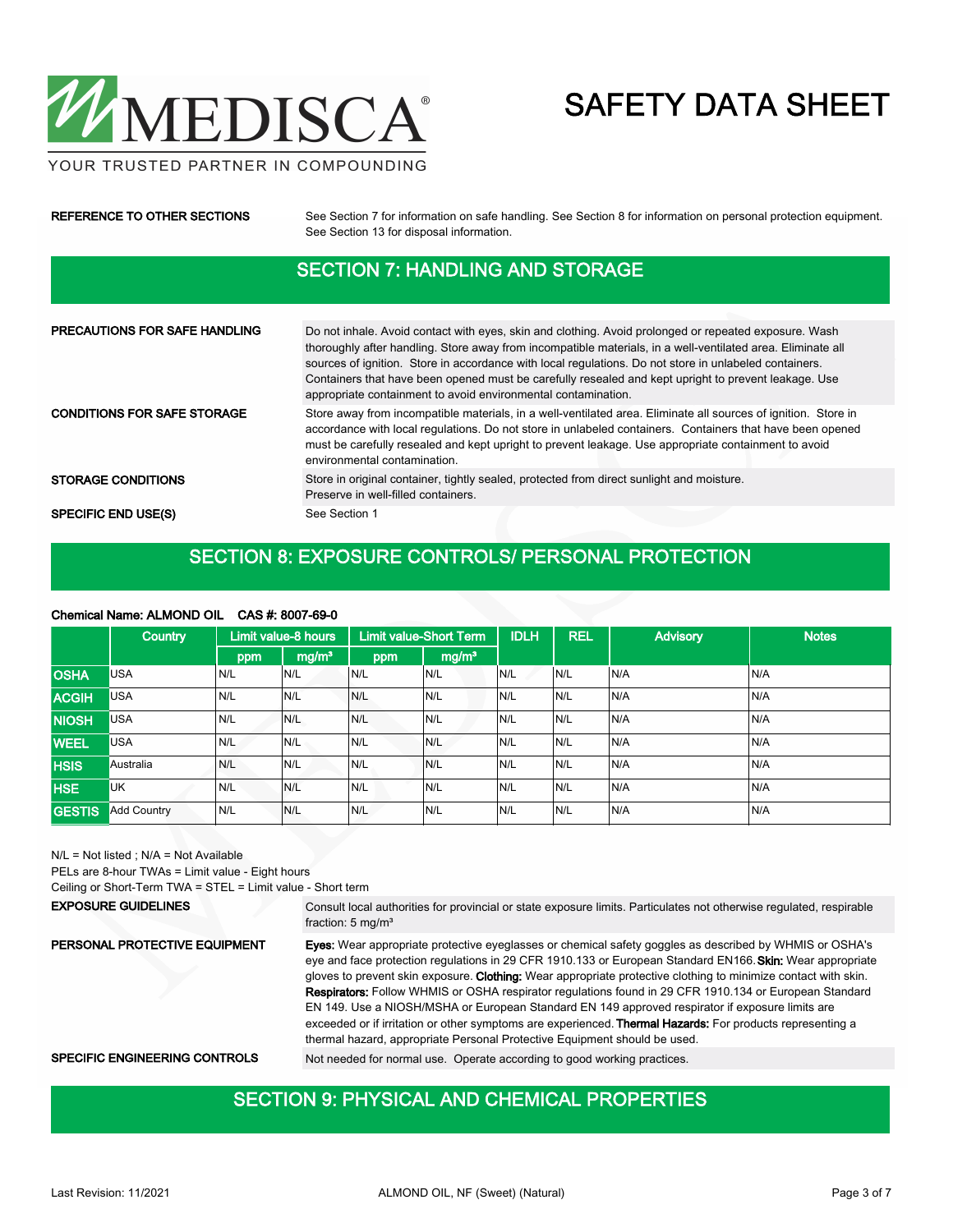

YOUR TRUSTED PARTNER IN COMPOUNDING

| <b>PHYSICAL STATE</b>                      | Liquid                                               |                                                                                                           |                                                      |                                 |                                                      |                           |  |  |
|--------------------------------------------|------------------------------------------------------|-----------------------------------------------------------------------------------------------------------|------------------------------------------------------|---------------------------------|------------------------------------------------------|---------------------------|--|--|
| <b>DESCRIPTION</b>                         | Clear, pale straw-colored or colorless, oily liquid. |                                                                                                           |                                                      |                                 |                                                      |                           |  |  |
| <b>SOLUBILITY</b>                          |                                                      | Slightly soluble in alcohol; miscible with ether, with chloroform, with benzene, and with solvent hexane. |                                                      |                                 |                                                      |                           |  |  |
| <b>ODOR</b>                                |                                                      | Almost odorless                                                                                           |                                                      |                                 |                                                      |                           |  |  |
| <b>FLAMMABILITY</b>                        |                                                      | May be combustible at high temperature                                                                    |                                                      |                                 |                                                      |                           |  |  |
| <b>AUTO-IGNITION</b><br><b>TEMPERATURE</b> |                                                      | Not available                                                                                             | <b>BOILING POINT</b>                                 | >100 °C, >212 °F                | <b>DECOMPOSITION</b><br><b>TEMPERATURE</b>           | Not available             |  |  |
| <b>EVAPORATION RATE</b>                    |                                                      | Not available                                                                                             | <b>EXPLOSIVE LIMIT</b>                               | Not explosive                   | <b>FLASH POINT</b>                                   | > 287.78 °C<br>550.004 °F |  |  |
| log P<br>(OCTANOL-WATER)                   |                                                      | Not available                                                                                             | <b>LOWER FLAMMABLE/</b><br><b>EXPLOSIVE LIMIT(S)</b> | Not available                   | <b>MELTING/FREEZING</b><br><b>POINT</b>              | Not available             |  |  |
| <b>ODOR THRESHOLD</b>                      |                                                      | Not available                                                                                             | <b>OXIDIZING PROPERTY</b>                            | Not available                   | pH                                                   | Not available             |  |  |
| <b>RELATIVE DENSITY</b><br>$(WATER = 1)$   |                                                      | Not available                                                                                             | <b>SPECIFIC GRAVITY</b>                              | $0.910 - 0.915$                 | <b>UPPER FLAMMABLE/</b><br><b>EXPLOSIVE LIMIT(S)</b> | Not available             |  |  |
| <b>VAPOR DENSITY</b><br>$(AIR = 1)$        |                                                      | Not available                                                                                             | <b>VAPOR PRESSURE</b>                                | $0.17$ mm Hg<br>$(25^{\circ}C)$ | <b>VISCOSITY</b>                                     | Not available             |  |  |

The physical data presented above are typical values and should not be construed as a specification.

### SECTION 10: STABILITY AND REACTIVITY

| <b>REACTIVITY</b>                                 | Not established                                                                           |  |  |  |  |
|---------------------------------------------------|-------------------------------------------------------------------------------------------|--|--|--|--|
| <b>CHEMICAL STABILITY</b>                         | Stable under recommended storage conditions                                               |  |  |  |  |
| <b>INCOMPATIBLE MATERIALS</b>                     | Strong oxidizing agents. Strong bases.                                                    |  |  |  |  |
| <b>HAZARDOUS DECOMPOSITION</b><br><b>PRODUCTS</b> | Toxic fumes of carbon monoxide, carbon dioxide, nitrogen oxides and other gases may occur |  |  |  |  |
| <b>HAZARDOUS POLYMERIZATION</b>                   | Will not occur                                                                            |  |  |  |  |
| POSSIBLITY OF HAZARDOUS<br><b>REACTION</b>        | Not established                                                                           |  |  |  |  |
| <b>CONDITIONS TO AVOID</b>                        | Moisture, sunlight and extreme temperatures                                               |  |  |  |  |

### SECTION 11: TOXICOLOGICAL INFORMATION

| <b>ACUTE TOXICITY</b>                              | Oral: Rat: LD50: (mg/kg): > 5000<br>Dermal: Rabbit LD50: $(mq/kg)$ : > 5000<br>Inhalation: Rat: LC50: (mg/L/4hr): Not available |
|----------------------------------------------------|---------------------------------------------------------------------------------------------------------------------------------|
| <b>SKIN CORROSION/IRRITATION</b>                   | Due to lack of data the classification is not possible.                                                                         |
| <b>SERIOUS EYE DAMAGE/EYE</b><br><b>IRRITATION</b> | Due to lack of data the classification is not possible.                                                                         |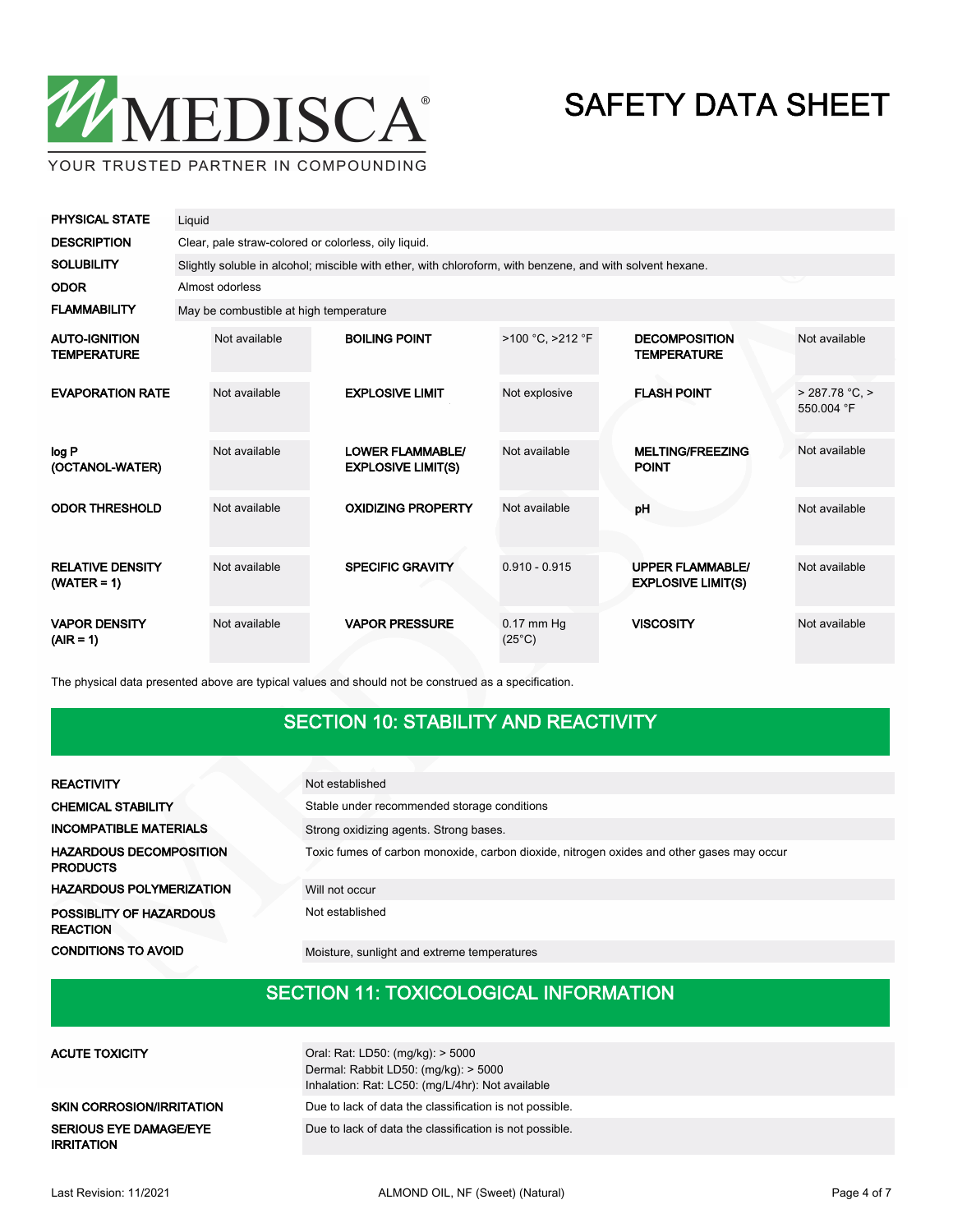

YOUR TRUSTED PARTNER IN COMPOUNDING

| <b>RESPIRATORY SENSITIZATION</b>                                    | Due to lack of data the classification is not possible.                                  |                                                                                                                                                 |  |  |  |  |
|---------------------------------------------------------------------|------------------------------------------------------------------------------------------|-------------------------------------------------------------------------------------------------------------------------------------------------|--|--|--|--|
| <b>SKIN SENSITIZATION</b>                                           | Due to lack of data the classification is not possible.                                  |                                                                                                                                                 |  |  |  |  |
| <b>GERM CELL MUTAGENICITY</b>                                       | Due to lack of data the classification is not possible.                                  |                                                                                                                                                 |  |  |  |  |
| <b>CARCINOGENICITY</b>                                              | <b>OSHA</b>                                                                              | ALMOND OIL is not listed.                                                                                                                       |  |  |  |  |
|                                                                     | <b>NTP</b>                                                                               | ALMOND OIL is not listed.                                                                                                                       |  |  |  |  |
|                                                                     | <b>IARC</b>                                                                              | ALMOND OIL is not evaluated.                                                                                                                    |  |  |  |  |
|                                                                     | California<br>Proposition 65                                                             | This product does not contain any chemicals known to the State of California to cause<br>cancer, birth defects, or any other reproductive harm. |  |  |  |  |
| ADDITIONAL CARCINOGENICITY<br><b>INFORMATION</b>                    | Due to lack of data the classification is not possible.                                  |                                                                                                                                                 |  |  |  |  |
| <b>REPRODUCTIVE TOXICITY</b>                                        | Due to lack of data the classification is not possible.                                  |                                                                                                                                                 |  |  |  |  |
| <b>SPECIFIC TARGET ORGAN TOXICITY -</b><br><b>SINGLE EXPOSURE</b>   | Due to lack of data the classification is not possible.                                  |                                                                                                                                                 |  |  |  |  |
| <b>SPECIFIC TARGET ORGAN TOXICITY -</b><br><b>REPEATED EXPOSURE</b> | Due to lack of data the classification is not possible.                                  |                                                                                                                                                 |  |  |  |  |
| <b>ASPIRATION HAZARDS</b>                                           | Due to lack of data the classification is not possible.                                  |                                                                                                                                                 |  |  |  |  |
| <b>SIGNS AND SYMPTOMS OF</b><br><b>EXPOSURE</b>                     | Not expected to present a significant hazard under anticipated conditions of normal use. |                                                                                                                                                 |  |  |  |  |
| POTENTIAL HEALTH EFFECTS                                            | Inhalation                                                                               | Not expected to present a significant hazard under anticipated conditions of normal use.                                                        |  |  |  |  |
|                                                                     | Ingestion                                                                                | Not expected to present a significant hazard under anticipated conditions of normal use.                                                        |  |  |  |  |
|                                                                     | Skin                                                                                     | Not expected to present a significant hazard under anticipated conditions of normal use.                                                        |  |  |  |  |
|                                                                     | <b>Eyes</b>                                                                              | May cause eye irritation. Not expected to present a significant hazard under anticipated<br>conditions of normal use.                           |  |  |  |  |

### SECTION 12: ECOLOGICAL INFORMATION

### **TOXICITY**

PERSISTENCE AND DEGRADABILITY Not available BIOACCUMULATIVE POTENTIAL Not available MOBILITY IN SOIL Insoluble in water **OTHER ADVERSE EFFECTS** Not available

EC50: 48 Hr: Crustacea: (mg/L): Not available LC50: 96 Hr: Fish: (mg/L): Not available EC50: 72 or 96 Hr: Algae (or other aqua plants): (mg/L): Not available

This product is not intended to be released into the environment

### SECTION 13: DISPOSAL CONSIDERATIONS

WASTE DISPOSAL Dispose of in accordance with federal / local laws and regulations. Avoid release into the environment.

### SECTION 14: TRANSPORT INFORMATION

UN PROPER SHIPPING NAME Not dangerous good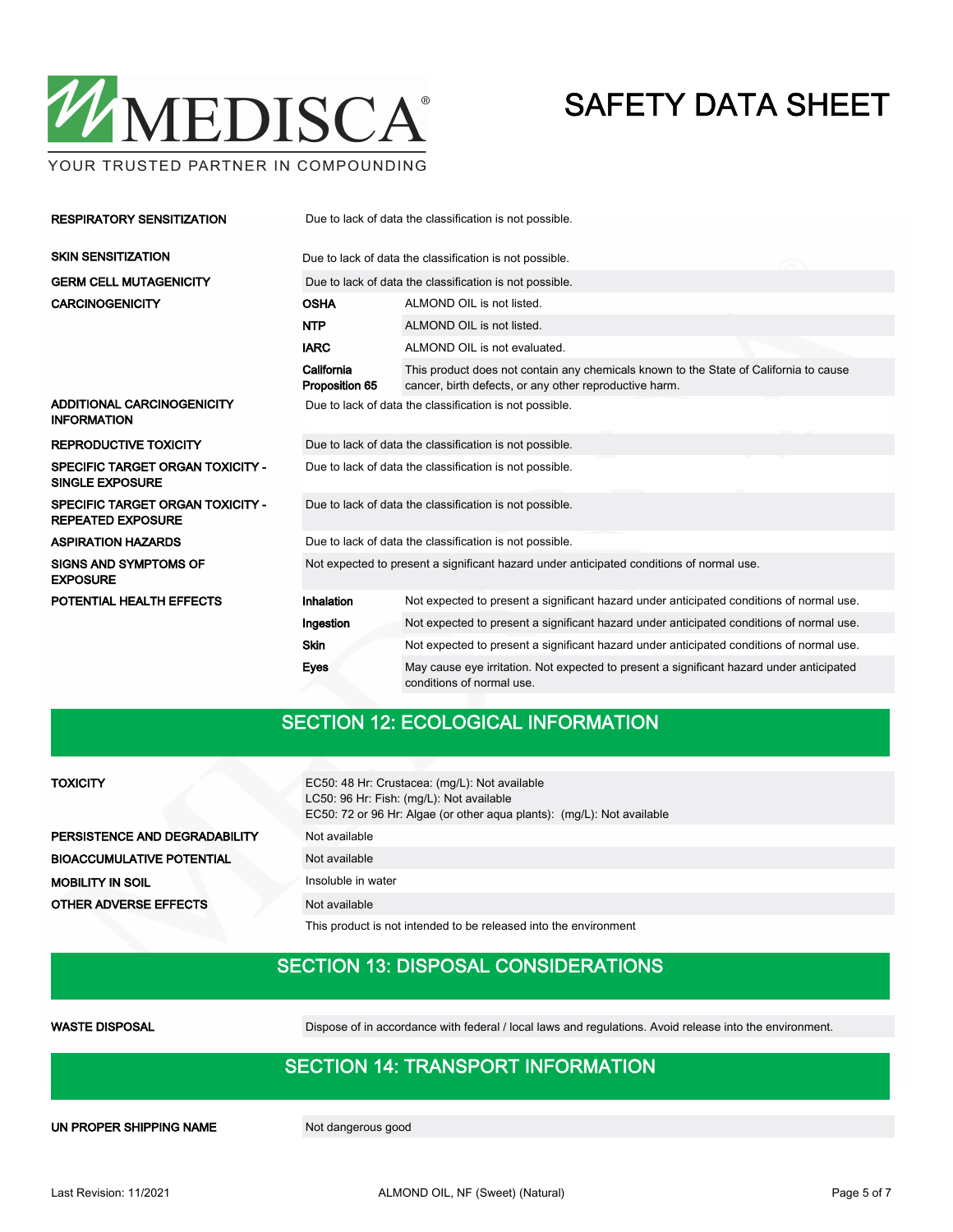

| <b>UN NUMBER</b>                                                                                          | Not applicable |             |
|-----------------------------------------------------------------------------------------------------------|----------------|-------------|
| <b>CLASS</b>                                                                                              | Not applicable |             |
| <b>PACKING GROUP</b>                                                                                      | Not applicable | $\circledR$ |
| <b>AUSTRALIA</b>                                                                                          |                |             |
| <b>HAZCHEM</b>                                                                                            | Not Applicable |             |
| <u>EU</u><br><b>TRANSPORT IN BULK ACCORDING TO</b><br>ANNEX II OF MARPOL 73/78 AND THE<br><b>IBC CODE</b> | Not Listed     |             |
| <b>ENVIRONMENTAL HAZARDS</b>                                                                              | Not available  |             |
| <b>SPECIAL SHIPPING INFORMATION</b>                                                                       | Not applicable |             |
|                                                                                                           |                |             |

### SECTION 15: REGULATORY INFORMATION

#### UNITED STATES REGULATIONS

| <b>Chemical Name</b><br>& CAS | <b>CERCLA</b><br><b>40 CFR</b><br>Part 302.4 | <b>SARA (Title III)</b><br><b>40 CFR</b><br>Part 372.65 | <b>Appendix A</b> | EPA 40 CFR Part 355 | Appendix B   Pennsylvania | Right-to-know<br><b>New Jersey</b> | Massachusetts | California<br>Prop 65 |
|-------------------------------|----------------------------------------------|---------------------------------------------------------|-------------------|---------------------|---------------------------|------------------------------------|---------------|-----------------------|
| ALMOND OIL, 8007-69-0         | N/L                                          | N/L                                                     | N/L               | N/L                 | N/L                       | N/L                                | N/L           | N/L                   |

N/L = Not Listed; X = Listed

#### AUSTRALIAN REGULATIONS

| <b>Chemical Name</b><br>& CAS | <b>Poisons and Therapeutic</b><br><b>Goods Regulation</b> | Therapeutic Goods <b>\</b><br>Act | Code of Practices -<br><b>Illicit Drug</b><br><b>Precursors</b> |
|-------------------------------|-----------------------------------------------------------|-----------------------------------|-----------------------------------------------------------------|
| ALMOND OIL, 8007-69-0         | N/L                                                       | N/L                               | N/L                                                             |

N/L = Not Listed

#### EU REGULATIONS

| <b>Chemical Name</b><br><b>&amp; CAS</b> | <b>REACH</b><br><b>ANNEX</b><br>XVII | <b>REACH</b><br><b>ANNEX</b><br>XIV | EC<br>1005/2009 | EC<br>850/2004 | ΈC<br>1107/2009 | EC<br>649/2012 | EC<br>2012/118 |
|------------------------------------------|--------------------------------------|-------------------------------------|-----------------|----------------|-----------------|----------------|----------------|
| ALMOND OIL, 8007-69-0                    | N/L                                  | N/L                                 | N/L             | N/L            | N/L             | N/L            | N/L            |

N/L = Not Listed; X = Listed

Any EU regulation not listed above is not applicable to this product.

## SECTION 16: OTHER INFORMATION

REFERENCES Available upon request